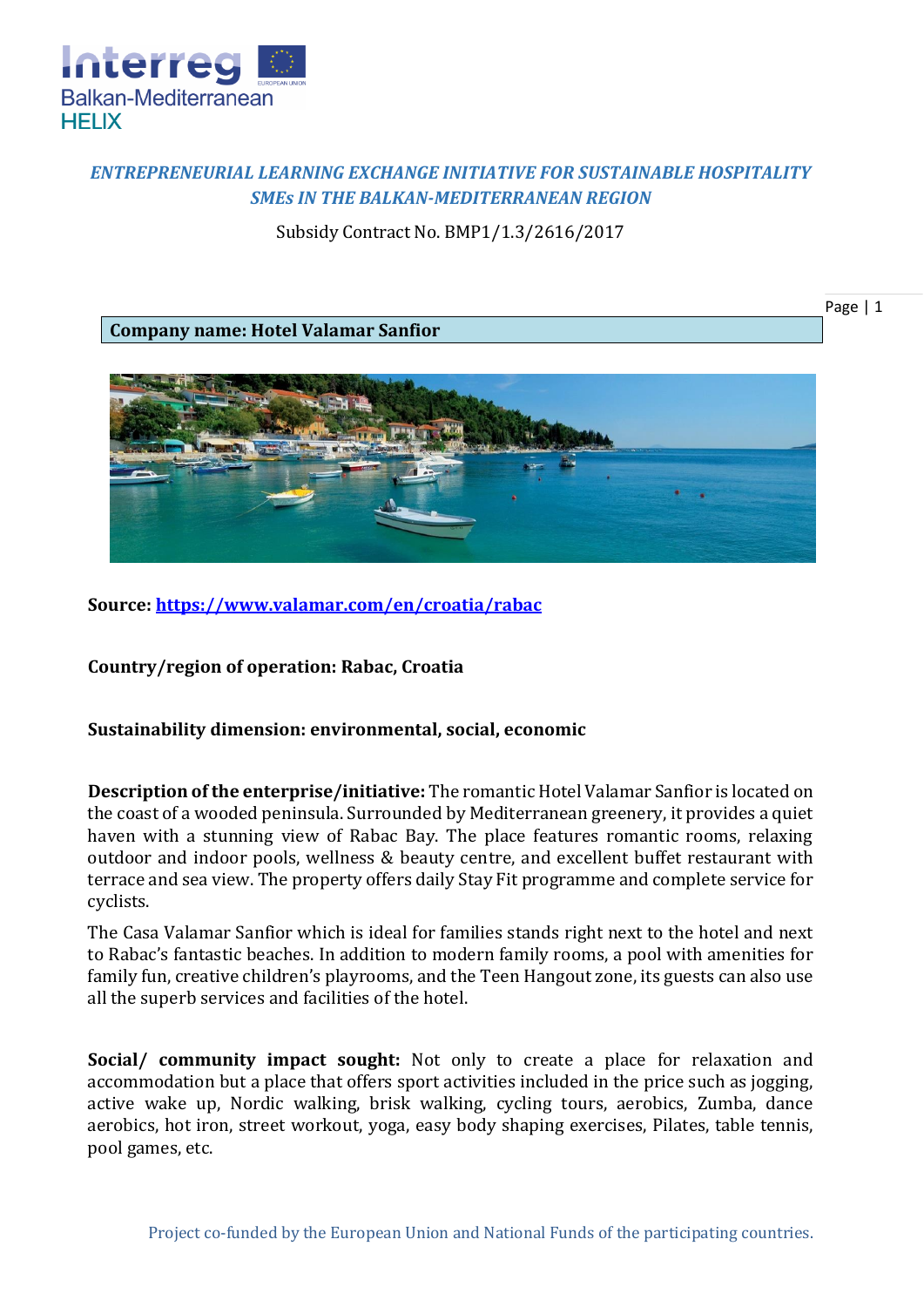

**Stakeholders:** families and couples

**Approach applied:** combination of relax, Croatian sun and sea, luxury accommodation, environment preservation measures and sport activities

Page | 2 **Innovation applied:** included in the price of accommodation "Stay fit" programmes

**Social impact and business results achieved:** As part of the 'Tourist Flower – Quality for Croatia' campaign, the Hotel Valamar Sanfior was declared the best 4-star hotel on the Adriatic for the year 2014. The hotel is also the winner of the world's most prestigious tourism award, the World Travel Award 2014, as a leading hotel in Croatia. Praised by the Wall Street Journal as a 'Travel Industry Oscar', the World Travel Award has been recognised worldwide as the greatest recognition for product brands that set new standards in tourism industry excellence. Casa Valamar Sanfior is the winner of the prestigious Luxury Travel Guide Global Award 2016 in the category of Luxury Sea View Hotel of the Year. The award symbolises quality and prestige in all areas of luxury travel, and it is awarded by the Luxury Travel Guide, a prestigious travel agency and one of the leading lifestyle travel portals.

**Financial situation / sustainability of the business model:** Valamar Sanfior Hotel implements environment protection measures in terms of waste management, resource efficiency, self-sufficiency, use of local and seasonal products, etc.

The hotel has received the Travelife Gold award meaning it met the set up requirements of the sustainability criteria – from policies and procedures in order to actively reduce the environmental impact and to treat employees in a fair and respectful way to actively being involved in minimising the use of chemicals that damage human health and the environment etc.

The hotel adheres to high standards that ensure environmental protection. It has established an Environmental Management System accredited in compliance with the ISO 14001 standard. The hotel adheres to a stringent environmental protection policy with strong commitment to: compliance with legal requirements, the preservation and conservative use of natural resources, pollution prevention, waste separation facilities, employee training, constant improvement of and focus on environmental protection. (Environmental protection policy available on request.)

The hotel is awarded with "green certificate" advanced category by the Association of Employers in Croatian Hospitality (UPUHH).

**Key success factors:** wide range of services offered, green attitude towards environment

**Challenges and problems:** shortage of qualified personnel during the busy months